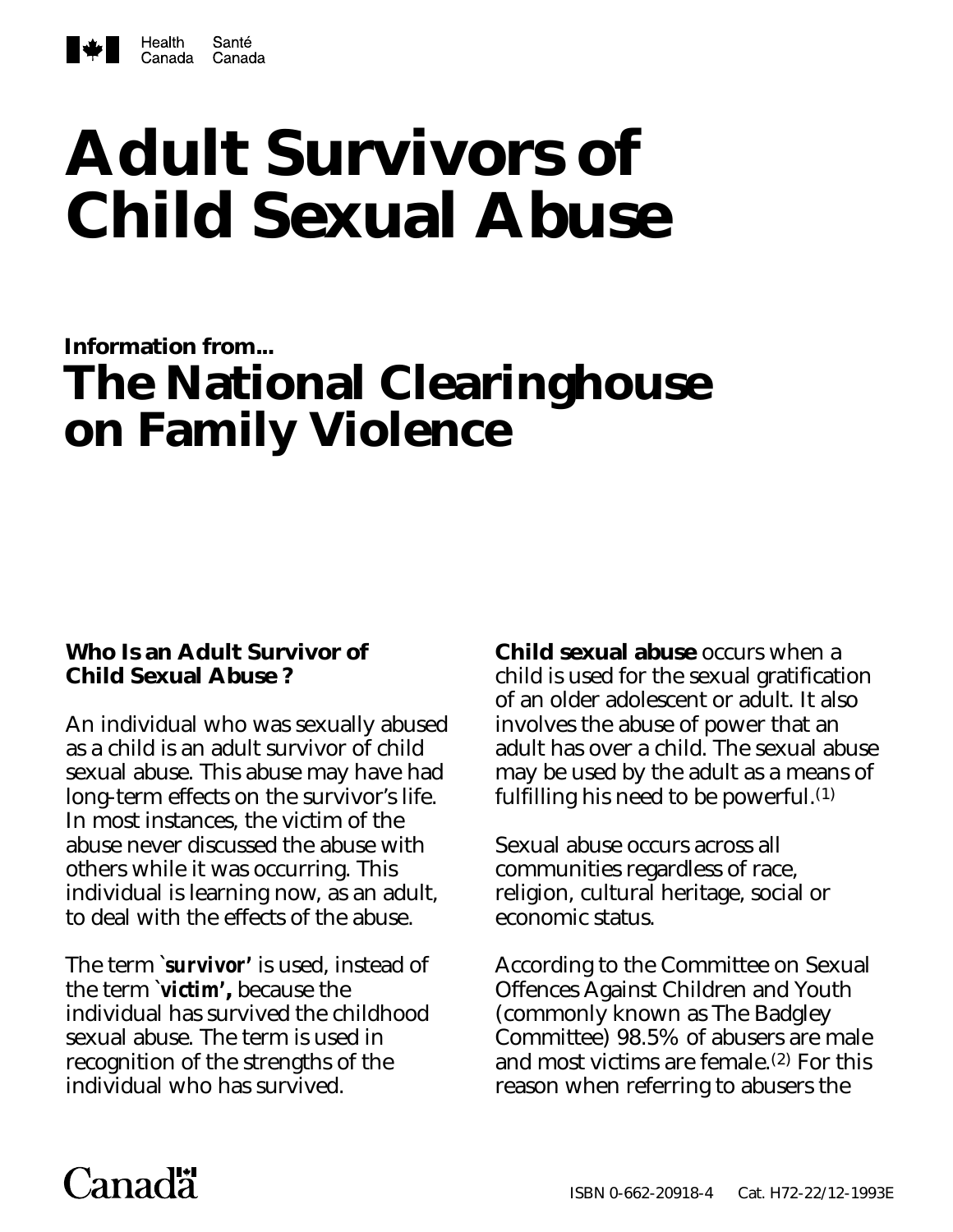male personal pronoun will be used. However, it is important to recognize that boys and male adolescents are also sexually abused. Male survivors may recognize some of their experiences as similar to those of female survivors.(3)

#### **How Widespread Is the Problem?**

The most recent national Canadian study (1984), conducted by the Badgley Committee, estimates that about one in two females and one in three males have been victims of unwanted sexual acts. Four in five of these acts were committed against the person as a child or youth.(4)

*If you are dealing with the effects of child sexual abuse, please remember that you are not responsible for the abuse. No one ever deserves to be abused. As an adult, you can overcome the effects the abuse may have on your life.*

# **Facts to Consider**

- Many survivors, estimates are as high as 50%, do not remember the abuse until years after it has occurred. Usually something in adulthood will trigger the memory. Some are never able to clearly recall the abuse.(5)
- Survivors often hold the distorted belief that they are responsible for the abuse perpetrated against them. This results in feelings of extreme guilt and self-blame. Most abusers tell children that it is their own fault they

are being abused, shifting the blame away from the abuser, where it belongs, and placing it on the child. $(6)$ 

- A recent Canadian survey (1991) of women serving federal sentences in penitentiaries notes that 53% of the women incarcerated stated that they had been sexually abused at some stage in their lives, most commonly during childhood or adolescence.(7)
- Children with disabilities are particularly at risk for sexual abuse. Researchers evaluating the findings of several incidence studies suggest that the risk of sexual abuse is at least 50% higher for children with disabilities than nondisabled children of similar age and gender. As adults, people with disabilities who have been abused are further disadvantaged by the fact that they are frequently denied access to counselling services and even when services are accessible, they are unable to meet the individual needs of clients with disabilities.(8,9)
- Numerous studies have discussed the direct relationship between child sexual abuse and adolescent/adult prostitution. The estimates range from 76 to 90 % of prostitutes having a history of child sexual abuse, the most common form being incest (the sexual abuse of a child by a family member).<sup>(10,11)</sup>
- Survivors are revealing in increasing numbers that they have been victims of ritual abuse. Studies indi-cate that this type of abuse,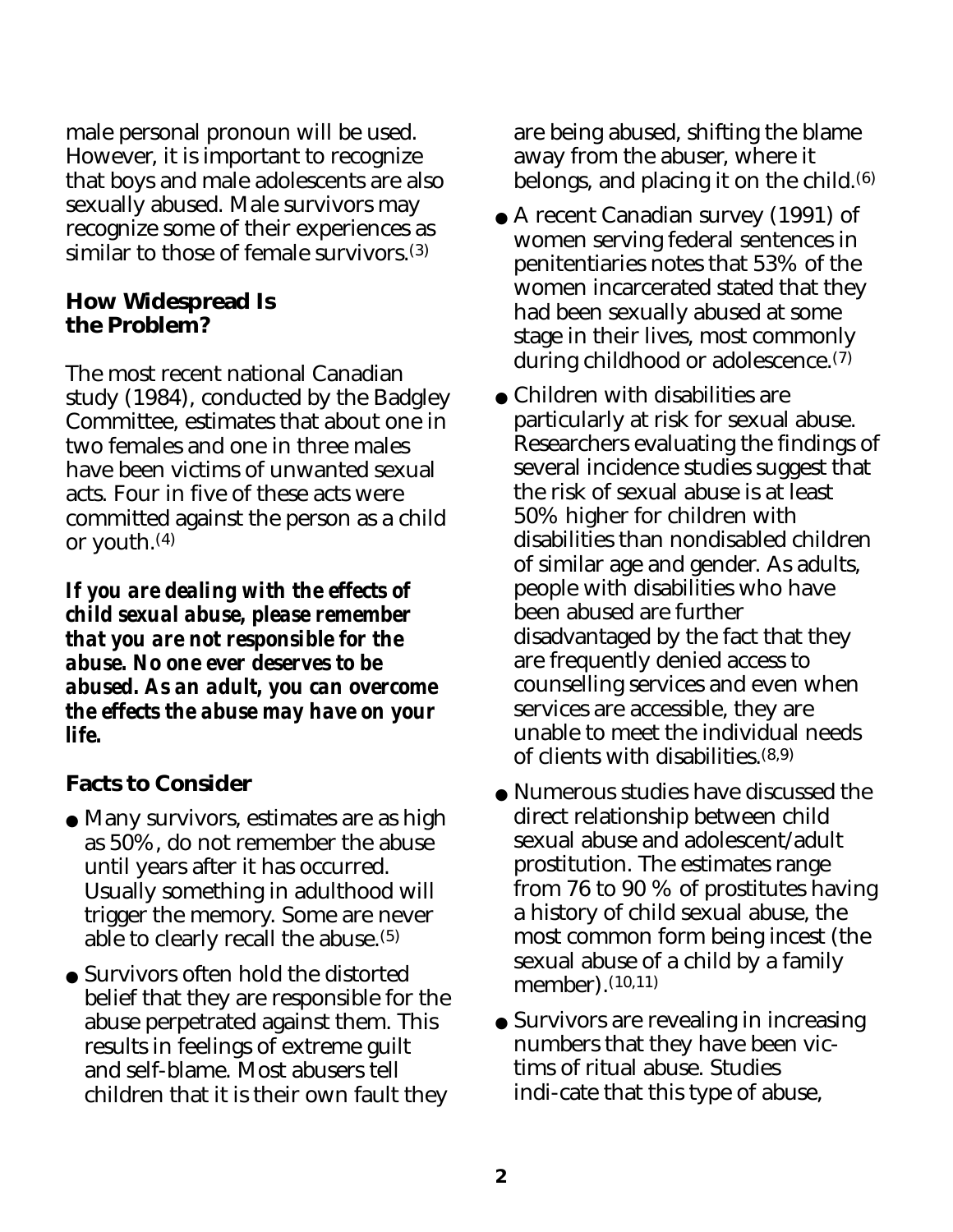which is characterized by its repetitive and systematic severe sexual, physical, psychological, and spiritual abuse of children, is much more prevalent than originally believed. The after-effects are severe.  $(12,13)$ 

# **Common Long-Term Effects**

Each individual's experiences and reactions are unique to that individual. However, with so many survivors breaking the silence and talking about their experiences, it has become apparent that there are some responses to child sexual abuse that are common to many survivors.

- Feelings of extremely low self-esteem or self-hatred are common in survivors. Extreme depression is something with which survivors also battle.
- Survivors often experience frequent sleep disturbances and nightmares. Links have been made between this and the fact that children are often sexually abused in their rooms, in their own beds.
- Trust is a crucial issue for many survivors throughout their lives. They were betrayed by the very people who cared for them, who insisted they loved them even while abusing them. Often, a sense of a just world is denied children who are sexually abused. Learning to trust can be next to impossible under these circumstances.(14)
- Revictimization describes the process whereby women who were sexually abused as children frequently find themselves in abusive, dangerous situations or relationships as adults. Diana E.H. Russell found in her study (1986) that there is a strong relationship between incestuous abuse and later experiences of sexual assault, wife abuse and other forms of sexual victimization.(15)
- Survivors with disabilities who experienced sexual abuse in childhood might never have reached a level of independence to escape this abuse and it has become a way of life. Even if they do leave an abusive home, they could continue to be abused by family, caregivers and professionals.
- Flashbacks can be frightening experiences, not only for the survivors, but for those around them. During a `flashback', the survivor re-experiences the sexual abuse as if it were occurring at that moment. It is usually accompanied by visual images, or flashes of images, of the abuse. This is one of the ways of remembering the abuse. Flashbacks are often triggered by an event, action, or even a smell that is reminiscent of the sexual abuse or the abuser. $(16)$
- Dissociation refers to the ability to escape stressful or harmful situations by creating another place for the mind to go. The intense pain of sexual abuse creates a situation where the victim, in order to cope,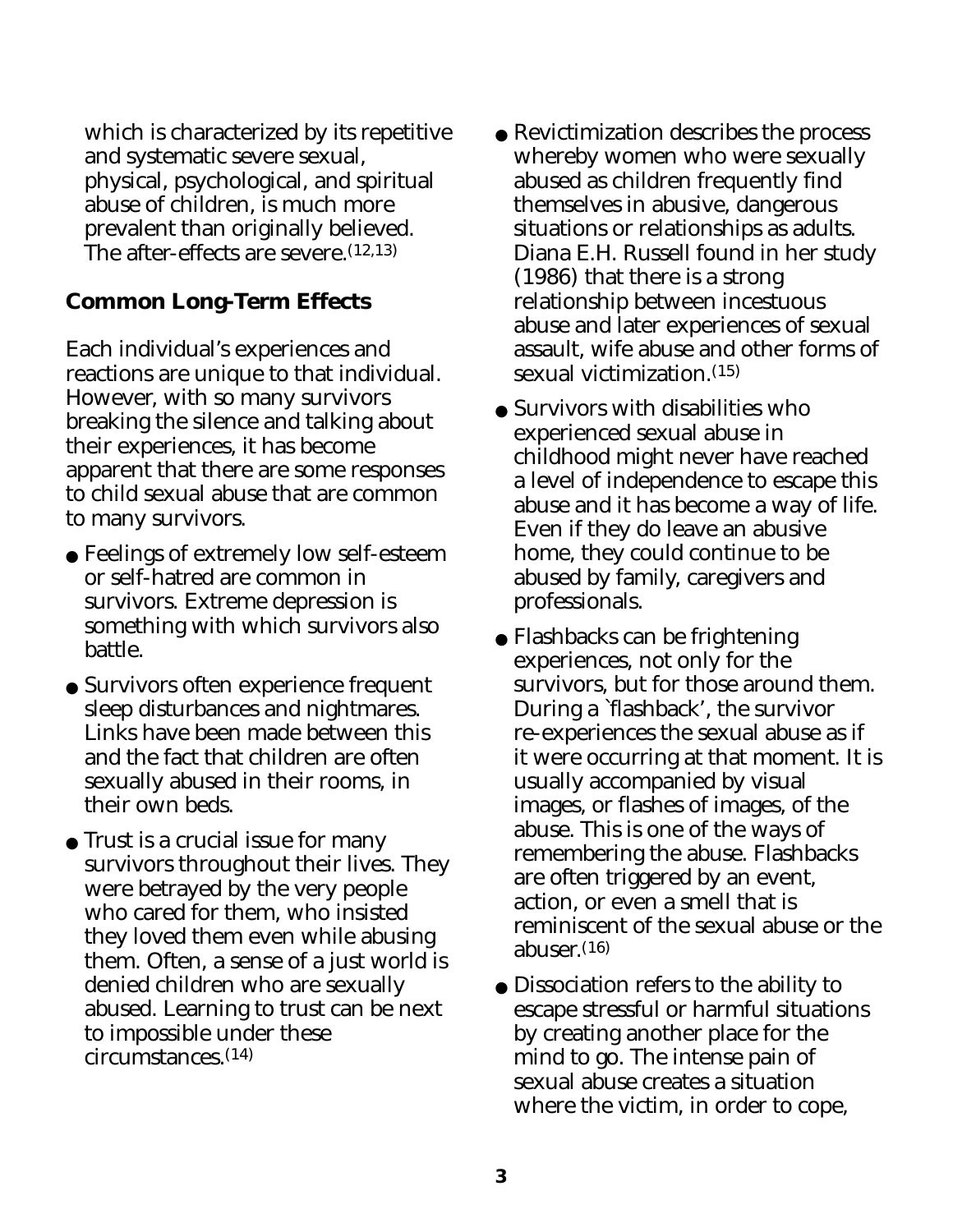must try to dissociate from her body to leave the situation the only way she can. In simpler terms, it can be described as a type of daydreaming, a need to find a place for the mind (and ultimately one's self) to hide while being sexually abused.(17)

● Multiple personality can occur among survivors of child sexual abuse. When the abuse is severe, dissociation or `splitting' can become the only means of escape. By splitting, other alter personalities develop to help the individual survive the abuse. In a recent study of 185 people in treatment for multiple personality, 98% had experienced sexual abuse in childhood. Multiple personality is described as the process of dividing one's self up into many different parts to handle the many painful experiences of the past.<sup>(18)</sup>

# **Coping Mechanisms**

Coping mechanisms can also be described as *Survival Strategies*. These strategies have been utilized by survivors in the past, or they are using them at present to help numb the pain of the abuse. They are also used to control feelings, which may threaten to overwhelm survivors.

Survivors may have experienced or are presently experiencing problems associated with drugs, alcohol, food/eating, and/or self-injury.

- Recent studies have shown a relationship between the frequency of drug use and a history of childhood sexual abuse.(19,20)
- A similar relationship has been noted with the development of alcoholism and the impact of childhood sexual abuse. $(21)$
- Eating difficulties are common to female survivors. They may develop anorexia nervosa or bulimia. For a survivor, compulsive control of food intake can be a way of exerting control over her body, control that was denied when she was being abused.(22)
- Some survivors injure themselves, hurting their bodies by burning, slashing or cutting. The reasons for this behaviour vary. It can be a way of relieving unbearable anxiety, triggered by memories of the abuse. It can also develop as a way of dealing with and confronting strong, painful emotions, "using new pain to hide old pain". (23)

#### **A Word to Survivors**

If you find yourself using any of these strategies, it does not mean that you are `seriously ill' or `beyond help'. You did (or are doing) whatever was necessary for you to survive. However, these strategies may be endangering your health. Now, as an adult, you can choose to change these behaviours.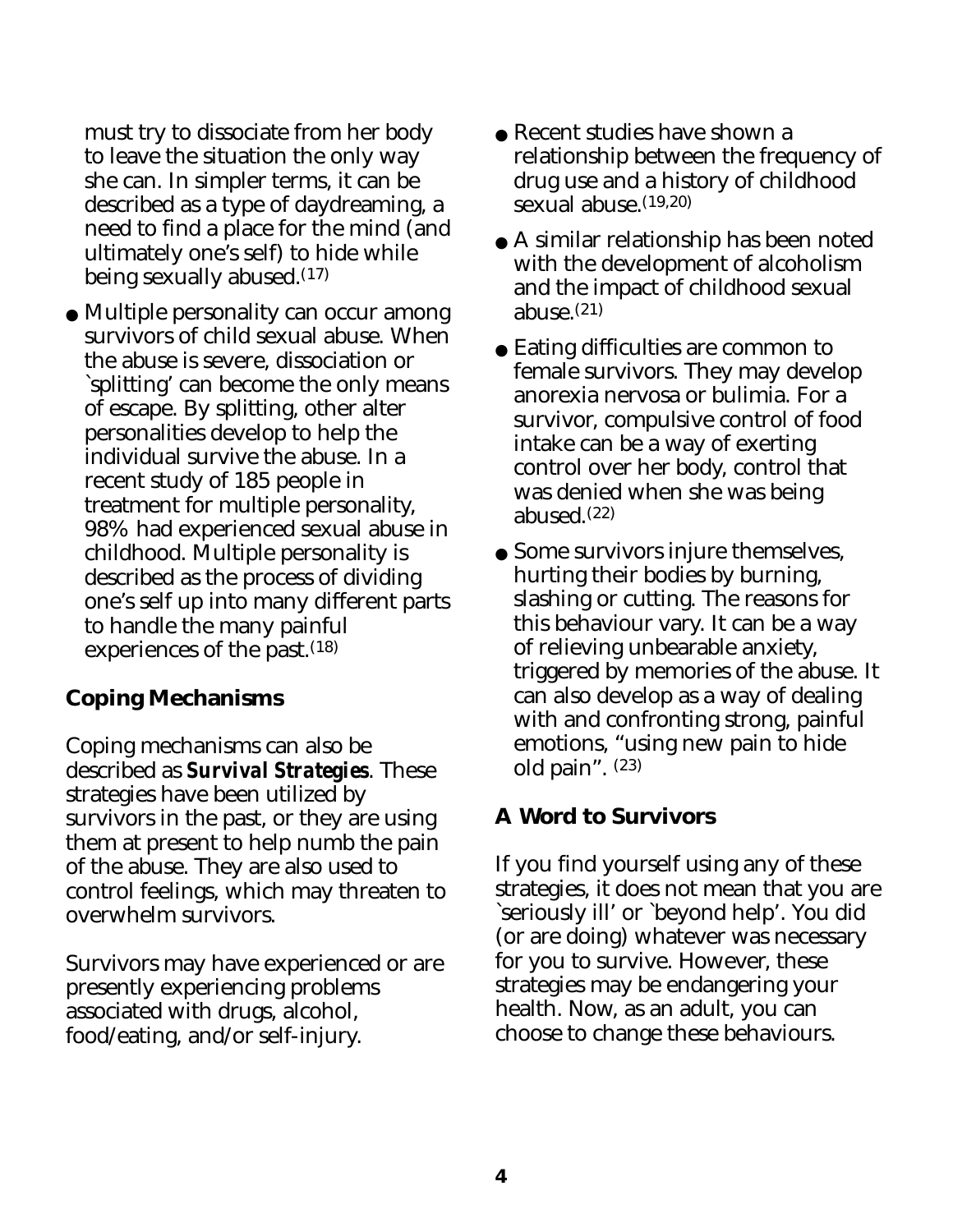Coping with the above-mentioned experiences leads many survivors to feel overwhelmed, or that they are `going crazy'. These feelings are completely understandable. Think of these experiences and feelings as reactions to trauma that occurred when you were a child. This may be your way of dealing with that trauma. It is especially difficult if you have been living with these feelings locked up inside of you for a long time.

Some of the survival strategies that children use to survive sexual abuse can also become strengths as they grow older. For example, being a hard worker, having a sense of humour, handling crisis situations well, are skills that many survivors develop. These skills help them move beyond surviving to thriving.(24)

#### *If you are a survivor, or suspect you might be, talk to someone about it.*

It is important that you find someone to talk to about your experiences and feelings, either someone you know and trust, or a counsellor. If this is not an option for you right now, reading or viewing some of the material suggested below may be helpful.

# **Where to Go for Help**

● Your local/regional sexual assault or rape crisis centre. The phone number can usually be found on the second page of the telephone book with other emergency numbers.

- If there is no sexual assault centre in your area, contact a local women's shelter or transition house.
- Community health centres, mental health clinics and family service centres may have counsellors who have worked with survivors before. They may also be able to refer you to a self-help group for survivors in your area.
- The hospital in your area may offer counselling services for survivors.

#### **What to Do if Someone Tells You He/She Was Sexually Abused**

- Do not judge, condemn or criticize.
- Believe the person.
- Respond in a caring manner and ask them how you can help.
- Encourage the survivor to get support.

Information and support are also available for families and friends of survivors at the locations listed above.

#### **Suggested Reading**

Ellen Bass and Laura Davis, *The Courage to Heal*, New York: Harper & Row, 1988.

Euan Bear with Peter T. Dimock, *Adults Molested as Children: A Survivor's Manual for Women and Men*, Orwell, Vermont: Safer Society Press, 1988.

E. Sue Blume, *Secret Survivors*, New York: John Wiley and Sons, 1990.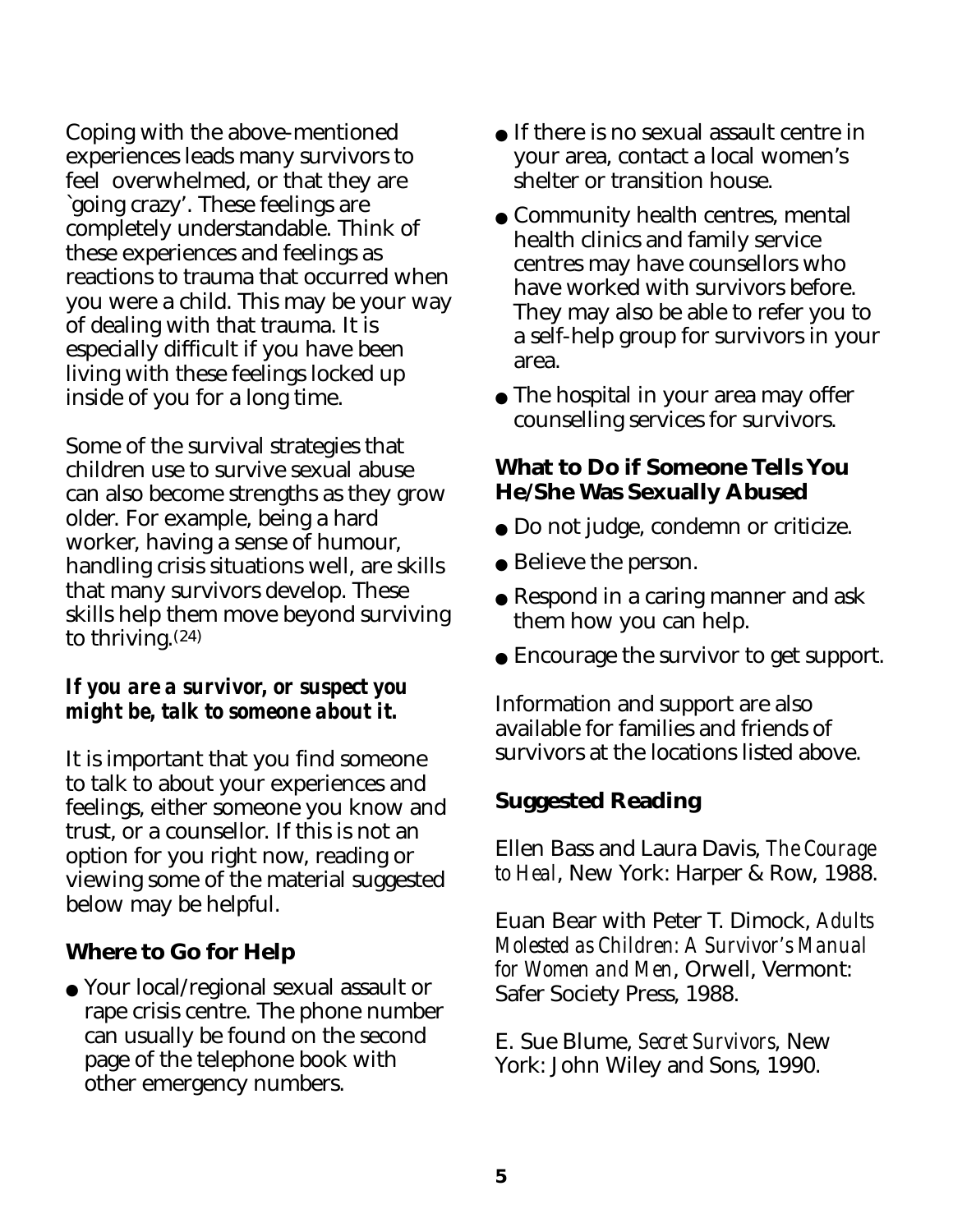Elly Danica, *Don't, a woman's word*, Charlottetown, P.E.I.: Gynergy Books, 1988.

Mike Lew, *Victims No Longer: Men Recovering from Incest and Other Childhood Sexual Abuse*, New York: Perennial Library, 1990.

Wendy Maltz and Beverly Holman, *Incest and Sexuality: A Guide to Understanding and Healing*, Lexington, MA: Lexington Books,1987.

Tony Martens with Brenda Daily and Maggie Hodgson, *The Spirit Weeps* (2nd ed.), Edmonton, AB: Nechi Institute, 1988.

Jillian Ridington, *Beating the "Odds": Violence and Women with Disabilities*, Vancouver: DAWN Canada, 1989.

Gail E. Wyatt and Gloria J. Powell, eds., *Lasting Effects of Child Sexual Abuse*, Newbury Park, CA: Sage Publications, 1988.

# **Suggested Viewing \***

*To A Safer Place / L'Enfant dans le mur*

*Sandra's Garden*

*Counselling the Sexual Abuse Survivor : A New Perspective*

#### **Endnotes**

- 1. For a more detailed definition of child sexual abuse see "The National Clearinghouse on Family Violence Fact Sheet on Child Sexual Abuse," NCFV; January 1990.
- 2. Robin Badgley *et al*., *Sexual Offences Against Children: Report of the Committee on Sexual Offences Against Children and Youths* V1, (Ottawa: Supply and Services Canada, 1984), p.215.
- 3. Debra F. Bruckner and Peter E. Johnson, "Treatment for Adult Male Victims of Childhood Sexual Abuse", *Social Casework: The Journal of Contemporary Social Work*, (February 1987), pp. 81-87.
- 4. Robin Badgley *et al*., *Sexual Offences Against Children: Report of the Committee on Sexual Offences Against Children and Youths* V1, (Ottawa: Supply and Services Canada, 1984), p.175.
- 5. Wendy Maltz and Beverly Holman, *Incest and Sexuality: A Guide to Understanding and Healing* (Toronto: Lexington Books, 1987), p. 4.
- 6. Derek Jehu, "Mood Disturbances Among Women Clients Sexually Abused in Childhood", *Journal of Interpersonal Violence*, 4(2), 1989, pp. 164-184.
- 7. Margaret Shaw *et al*., "Survey of Federally Sentenced Women: Report of the Task Force on Federally Sentenced Women on the Prison Survey " No. 1991-4, (Corrections Branch, Solicitor General of Canada), pp. 30-31.

These films, along with 90 others on family violence, are listed in the *Family Violence Audio-Visual Catalogue* – National Clearinghouse on Family Violence. They can be borrowed through the regional offices of the National Film Board.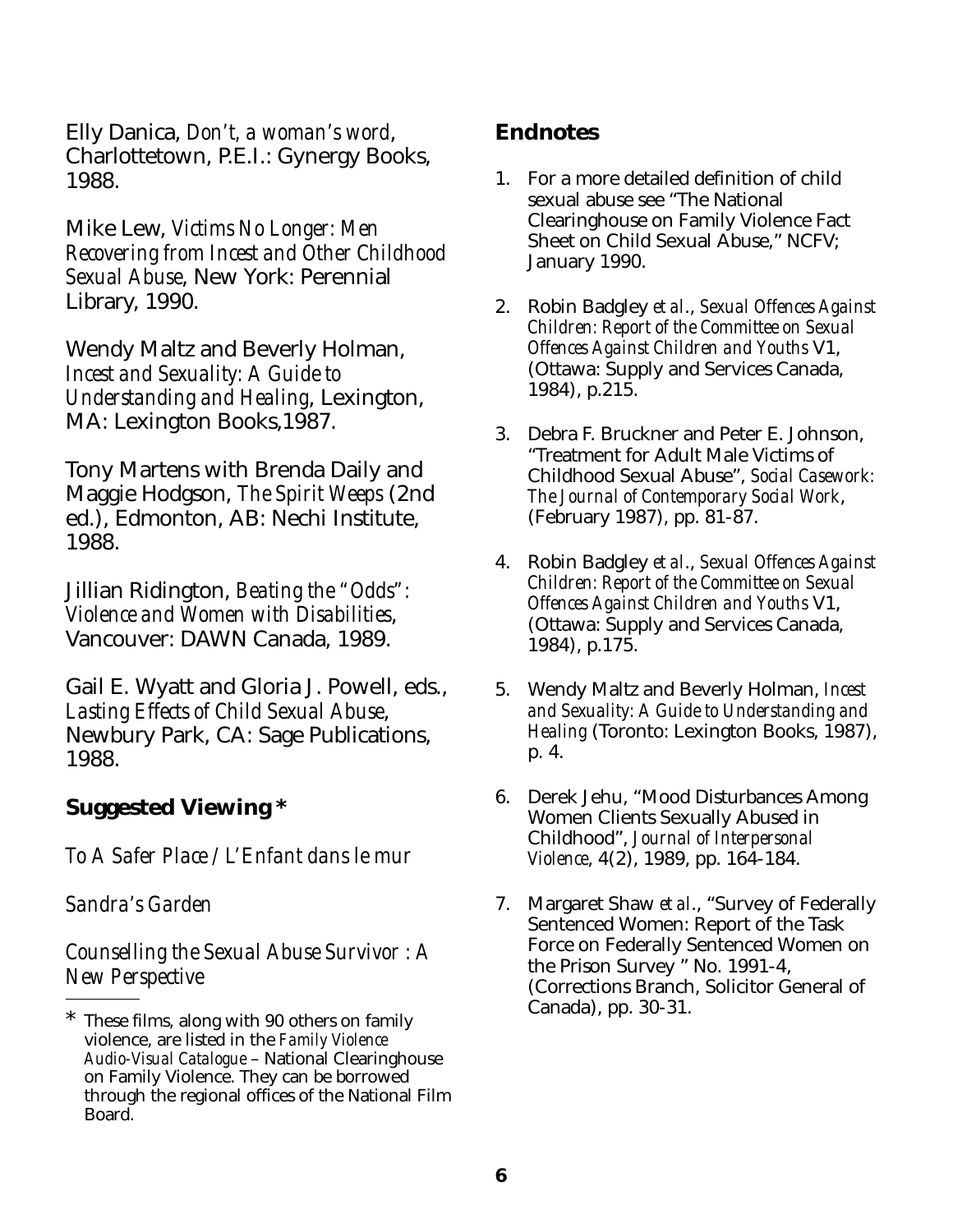- 8. Dick Sobsey and Connie Varnhagen, "Sexual Abuse, Assault and Exploitation of Individuals with Disabilities". In C. Bagley and R.J. Thomlinson (Eds.). *Child Sexual Abuse: Critical Perspectives on Prevention, Intervention and Treatment* (Toronto: Wall and Emerson, 1991), pp. 203-216.
- 9. Mansell, S., Sobsey, D. and Calder, P., "Sexual Abuse Treatment for Persons with a Developmental Disability", *Professional Psychology: Research and Practice.* V23, 1992, pp. 404-409
- 10. D.Kelly Weisberg, *Children of the Night: A Study of Adolescent Prostitution*, (Lexington, MA: Lexington Books, 1985) p.91.
- 11. Solicitor General Canada, "A Report on Juvenile Prostitution", December 1985.
- 12. Susan J. Kelley, "Ritualistic Abuse of Children: Dynamics and Impact", *Cultic Studies Journal*, V5(2),1988, pp. 228-236.
- 13. Cheryl Waterwomon, "One Survivor's Experience of Ritual Abuse", *Canadian Women's Studies* V2(4),1991, pp. 70-72.
- 14. Sylvia B. Patten *et al*. "Posttraumatic Stress Disorder and the Treatment of Sexual Abuse" *Social Work*, May 1989, pp. 197-203.
- 15.Diana E.H. Russell, *The Secret Trauma: Incest in the Lives of Girls and Women*, (New York: Basic Books, Inc.,1986), pp. 157-173.
- 16. Ellen Bass and Laura Davis. *The Courage to Heal*. (New York: Harper & Row), 1988, p. 73.
- 17. Candace Holmstrom, "Counselling Survivors of Sexual Abuse", *Psychiatric Nursing*, October, November, December 1988, pp. 6-10.
- 18. Margo Rivera, *Multiple personality: an outcome of child abuse*.(Toronto: Education/Dissociation, 1991).
- 19. Patricia Ann Harrison *et al*.,"Differential Drug Use Patterns Among Sexually Abused Adolescent Girls in Treatment for Chemical Dependency", *The International Journal of the Addictions*, V24(6), 1989, p. 499-514.
- 20. Judith Groenveld and Martin Shain, *Drug Use Among Victims of Physical and Sexual Abuse: A Preliminary Report*, Addiction Research Foundation, July 1989.
- 21. Brenda A. Miller *et al*., "The Role of Childhood Sexual Abuse in the Development of Alcoholism in Women", *Violence and Victims*, V2(3), 1987, pp. 157-172.
- 22. Ellen Bass and Laura Davis, *The Courage to Heal*,. (New York: Harper & Row), 1988. p. 217.
- 23. John Briere, *Therapy for Adults Molested as Children: Beyond Survival.* (New York: Springer Publishing Company), 1989. p. 26.
- 24. Alana Samson, *Childhood Sexual Abuse: A Booklet for Adult Survivors*, (Victoria: Victoria Women's Sexual Assault Centre) 1991, p. 12.